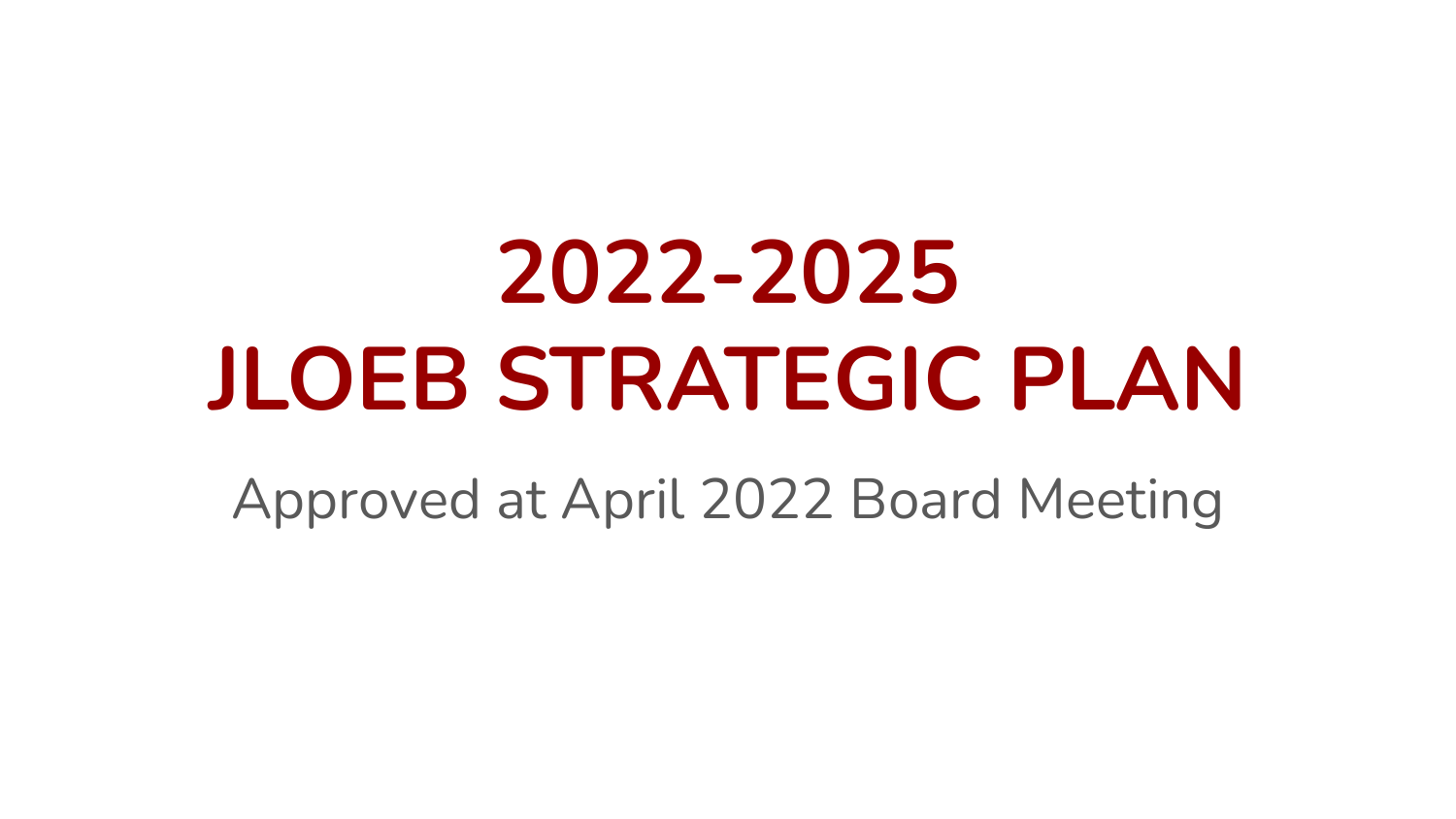## **COMMUNITY: Strengthen our community alliances to increase community impact**

#### **Proactive and inclusive approach to marketing, branding & community awareness of JLOEB & contributions to community organizations that reflect the diversity of the community and membership through:**

- Partner with marketing to outline outreach campaign to support 2 3 campaigns; highlighting out contributions to the community and increasing partnership opportunities
- Comprehensive tracking system to outline short term & long-term community engagements

**Relationship management through short term & long-term engagements with community partners that align with our mission and commitment to DEIB:**

- Expand our community outreach opportunities with opportunities spanning Alameda and Contra Costa counties
- By 2025, have strong relationships with 4- 5 key community partners that align with our mission & focus area
- Mutual beneficial relationship development through attending 2 4 partnership events, yearly etc

#### **Community Impact Engagement through:**

- CEF Grants Identify opportunities to connect our Fund development strategies & DEIB strategies to our CEF grant application process & ensure equal opportunity for organizations that align with our mission/vision
- Systematic continuous assessment of success:
	- ROI report every year to support out impact assessment
	- Partner surveys & interviews every 2 3 years
	- Membership survey every 1 2 years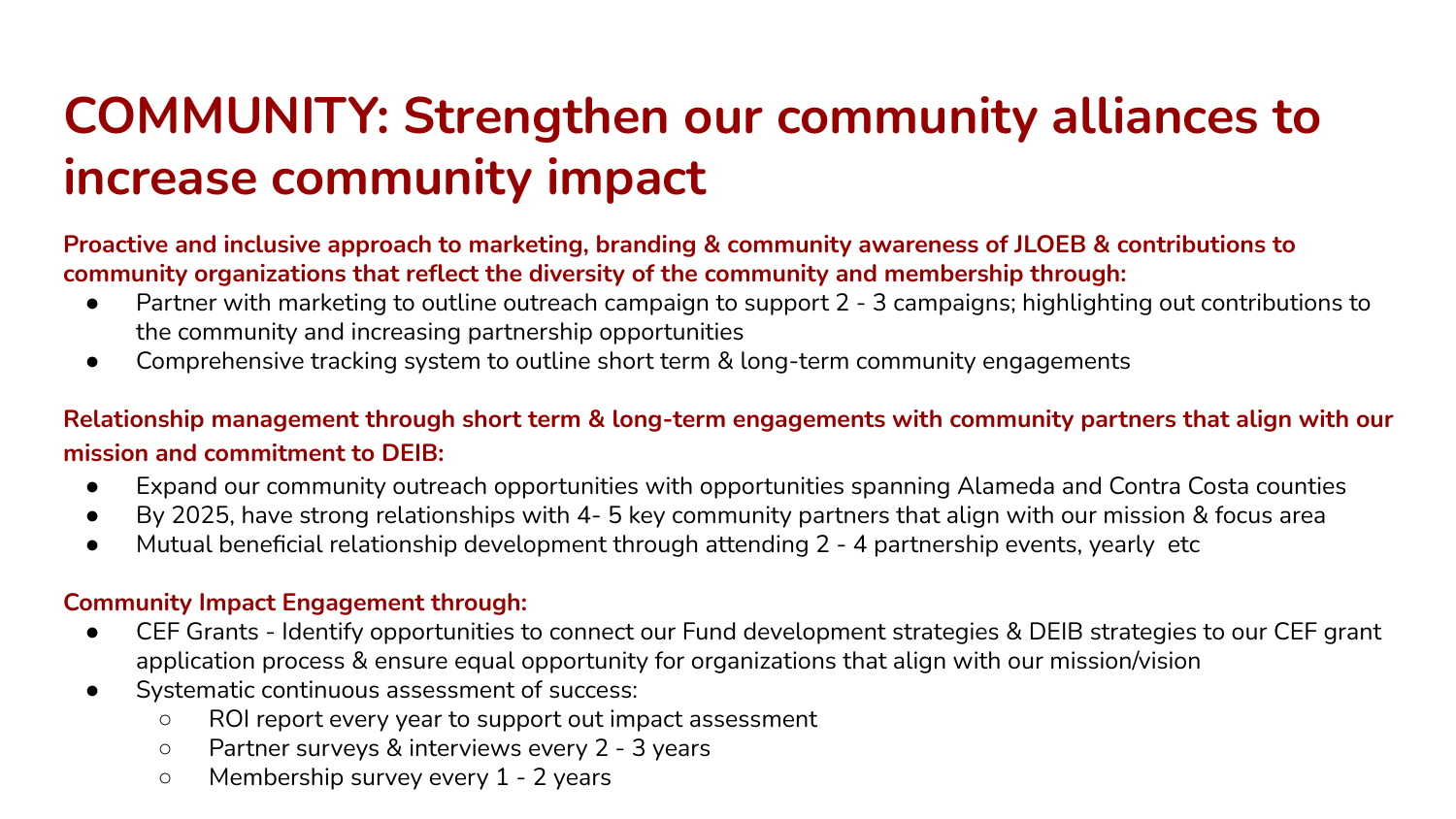### **FINANCE: Creating a more appealing financial position through sustainable revenue generation and increased program spend**

#### **SUSTAINABLE FUNDRAISING PLANNING**

- The Fundraising and Finance Committee will use revenue, survey, and other data in the planning of JLOEB's fundraising efforts to ensure long-term sustainability with regard to profit.
- The fundraising committee will ensure that JLOEB fundraisers will be:
	- Strategic with clear plans to meet revenue targets,
	- Reflect our membership and the communities where we serve including taking place throughout our service area;
	- Include businesses that appeal to a wide demographic of our membership,
	- Prioritize businesses that reflect our mission and vision.

#### **CLEARLY DEFINED VALUE PROPOSITION**

- Develop tools and training to measure and articulate the impact of JLOEB's fundraising efforts.
- Define and train all members on the connection between fundraising, community and DEIB efforts.

#### **FINANCIAL HEALTH**

● Improve JLOEB's Program Expense Ratio year over year, working towards 70% by 2025.